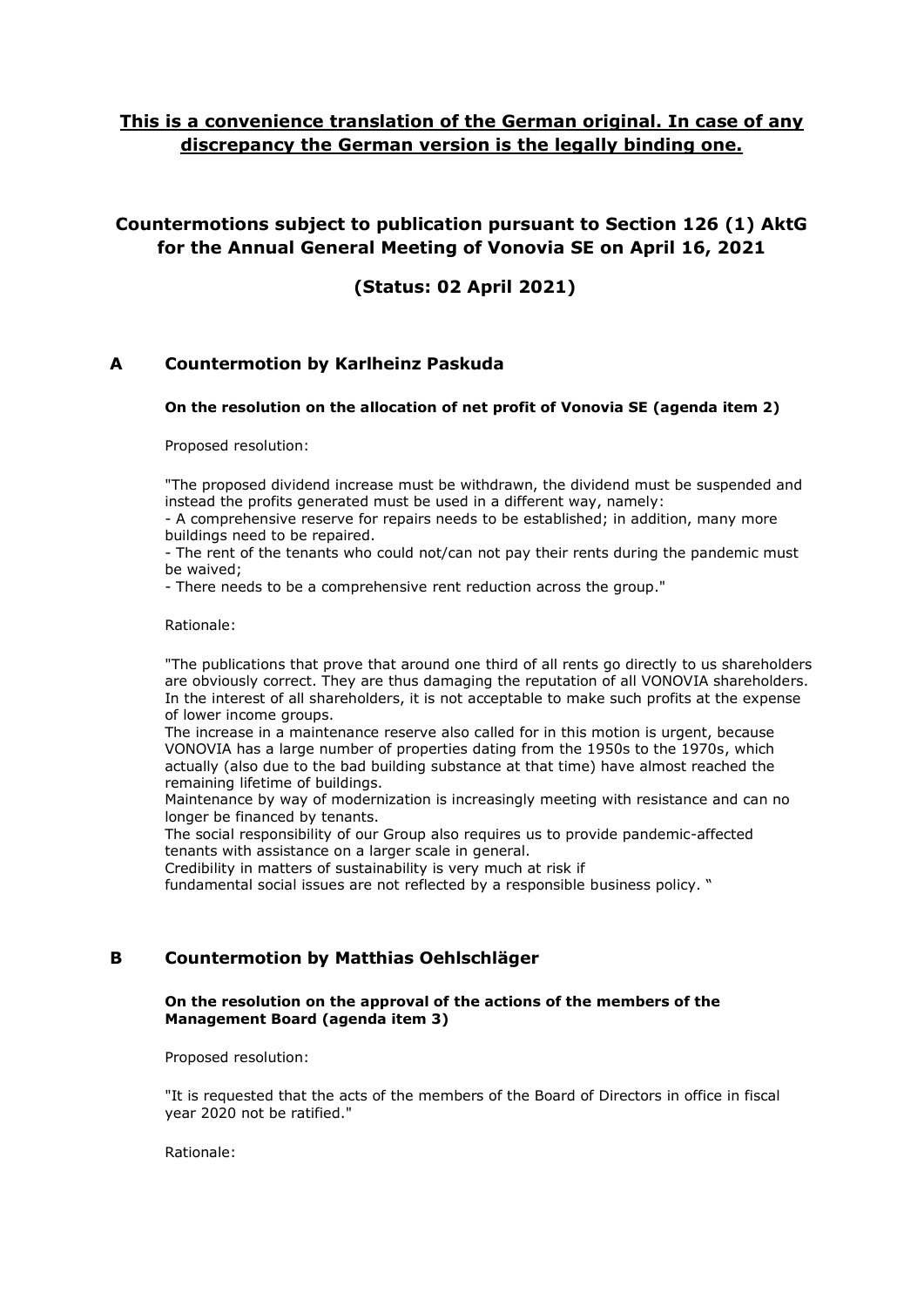"The members of the Management Board are responsible for the fact that in many places Vonovia's properties are being put into a poor condition by so-called energy-efficient modernizations.

Vonovia also fails to demonstrate both the necessity and the actual benefits of these energy-efficient modernizations.

As scientific reports, e.g. from Constance, show, there is only a minimal actual benefit, if any, from modernization.

As a result, the climate and ecological goals repeatedly emphasized by the Management Board have not been achieved. Vonovia only engages in a bit of greenwashing in a few showcase projects and exploits them in the media.

Furthermore, the Management Board always stresses the need to make Vonovia CO2 neutral by 2050.

However, Vonovia's construction sites still use large quantities of concrete, an extremely climate-damaging material, even though it would no longer be necessary in many places. In Constance, for example, about 200 tons of concrete were used for an outdoor facility, roughly estimated.

More than 25 tons of concrete were used for the edging of a swing and a slide alone, although no edging was needed at all.

Furthermore, catastrophic conditions prevail on Vonovia's construction sites as far as the planning and execution of the work is concerned.

This leads to a large number of construction defects, which will have to be repaired in a number of years at great expense and effort. Vonovia is likely to face immensely high costs in the modernized portfolio in the next few years. To date, however, the Management Board has failed to set aside funds from the net profit for the year to cover these anticipated costs.

These problems have been known to the Management Board for years. For years, the Board has made no effort to take appropriate countermeasures to improve the situation. These modernizations are then to be borne in part by the tenants through apportionment. This naturally leads to a certain displacement effect. This particularly affects socially disadvantaged tenants. Vonovia's hardship management is not sufficient to prevent this displacement.

In summary, the Board of Management is responsible for the fact that neither the climate nor the ecological and social objectives communicated to the public are being met. For these reasons, it is proposed that the actions of the Management Board not be approved.

## **C Countermotion by Daniel Zimmermann**

#### **On the resolution on the compensation system of the Management Board (agenda item 6)**

Proposed resolution:

"The present compensation system is rejected. The Supervisory Board is instructed to develop a new compensation system by the next Annual General Meeting that meets the following requirements:

-exclusion of any mechanism whereby rent increases lead directly or indirectly to higher Management Board compensation.

-exclusion of any mechanism whereby the dividend distribution has an impact on the remuneration of the Management Board.

-Limitation of the respective Management Board remuneration to 15 times the average salary of Vonovia employees (including all subsidiaries) or 20 times the lowest wage/salary group within the Group.

-granting of a company pension in the maximum amount of the average pension benefits of Vonovia employees. No further pension benefits are to be granted beyond this."

## Rationale:

"The compensation system put to the vote is at odds with the sustainability goals proclaimed by the company, in this respect sets false incentives for the Management Board and is inherently contradictory. In particular, the assessment bases/parameters contained in the STI and LTIP contradict the objectives of sustainable business, above all in its social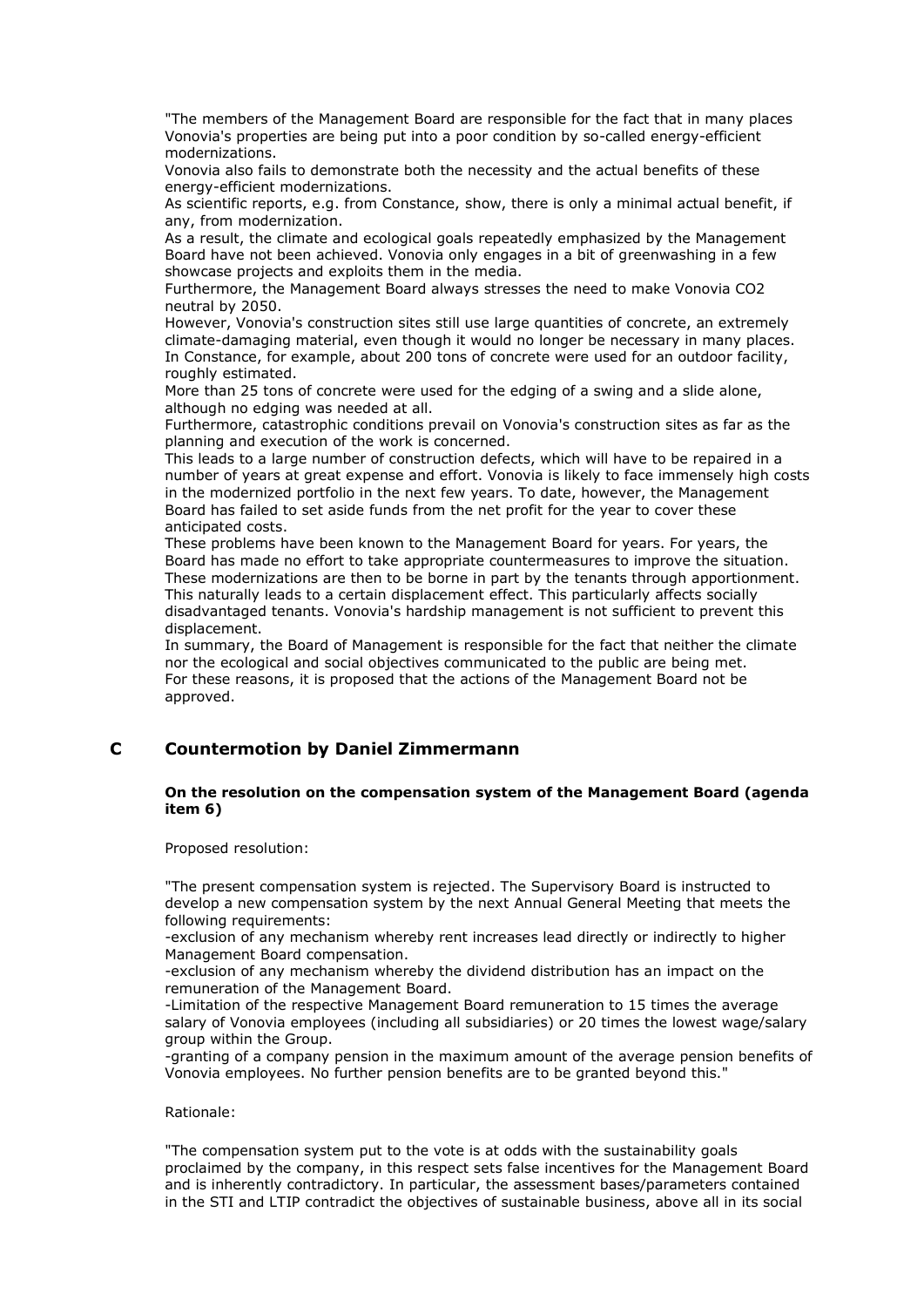dimension. A compensation system in which the Management Board ultimately earns a higher salary the higher the rent increases, leads to a contradiction with the goal of social housing management. The same applies to the link to the dividend payout, but also to Group FFO, NAT and Adjusted EBITDA, which are also largely determined by the rental income generated and thus also the rent increases. This effect of the present compensation proposal is also not compensated for by the consideration of the SPI, especially since this does not reflect the permanent affordability of housing for tenants.

In addition, the absolute level of the compensation options leads to further damage to the Company's reputation. The maximum remuneration is 100 - 220 times the gross average salary of a full-time employee in Germany. This dimension is likely to apply on a similar scale with regard to the Group's employees and Vonovia's tenants. Such a discrepancy is neither justified nor acceptable. It contributes to the further social division of society. If the maximum limits set out in this countermotion were applied, the annual compensation would still be high enough to cover an adequate retirement provision. Any additional retirement provision should therefore be limited to the average benefits for the Group's employees.

## **D Countermotion by Markus Roeser**

#### **On the resolution on the allocation of net profit of Vonovia SE (agenda item 2)**

Proposed resolution:

"No dividend will be paid out. The amount earmarked for the distribution of dividends will be used for corporate development that is also socially sustainable, in particular for reserves, maintenance of the building stock that is neutral in terms of warm rents, and in particular also for the non-core portfolio. In this way, Vonovia can prove that socially appropriate renewal of even difficult portfolios is possible. "

#### Rationale:

"In recent years, Vonovia has continued to divest itself of portfolios that it classifies as noncore. These portfolios in particular are difficult to manage. For example, Vonovia sold several hundred unconverted condominiums in Dortmund. It was not possible to sell the individual apartments across the board. The new owners are overburdened with management. Tenants receive incorrect rent increases, significantly inflated operating cost statements because the advance payments were not known.

In the Annual Report, the Management Board focuses on sustainability. In addition to energy modernization and ecological power generation, this also includes social aspects. The apartments that are sold off always become objects of speculation, with negative consequences for the tenants. Tenants feel lost and at the mercy of the market. This also reflects negatively on Vonovia and leads to calls for greater regulation of the housing market.

Instead of pushing these portfolios into sales chains, Vonovia should take responsibility and hold on to these apartments in particular and renew them in a way that is neutral in terms of warm rents. In this way, sustainability is taken seriously and lighthouses can be set in the sector. "

## **E Countermotion by Defne Kadioglu**

## **On the resolution on the allocation of net profit of Vonovia SE (agenda item 2)**

#### Proposed resolution:

"The net profit is to be allocated in full to reserves and earmarked for the social management of the consequences of the Corona pandemic, non-return-oriented construction renewal and the establishment of climate neutrality. No dividend distribution will be made."

Rationale: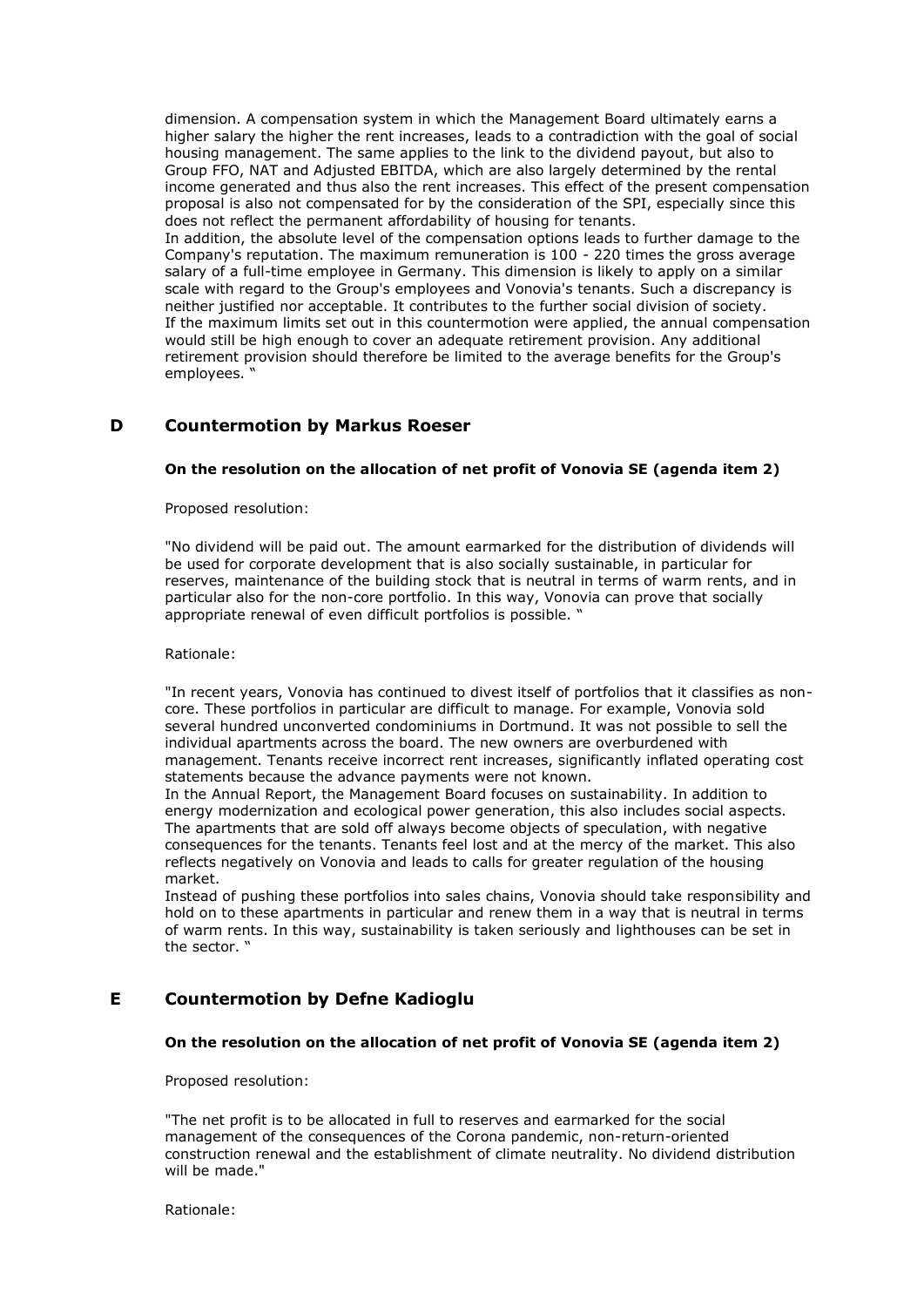"The Husby district in the Rinkeby-Kista neighborhood of Stockholm is one of the areas in the Swedish capital most affected by social and economic marginalization. Unemployment is about twice the Swedish average. The whole district is affected by spatial stigmatization by the Swedish and even European media. Husby is also one of the most Corona-affected districts in Sweden with an above-average morbidity and mortality rate (see:

https://www.thelocal.se/20200407/these-are-the-stockholm-districts-worst-affected-bythecoronavirus ). Vonovia SE has owned around 40 percent of the building stock in Husby since purchasing Hembla AB from Blackstone at the end of 2019.

The problems that tenants already had with Blackstone have not improved after the transfer of ownership to Vonovia. In particular, it is noticeable that Vonovia continues to use the "concept renovation" strategy to drive up rents in Husby: Empty apartments are renovated and then reoffered at a much higher rent. Meanwhile, non-renovated apartments are severely neglected. Tenants report holes in the kitchen wall, mold and leaky windows. Apart from the higher rents, which Husby's already highly precarious residents can hardly afford, the quality of the renovations themselves is also up for debate: One tenant was granted a new -renovated- apartment after there was water damage in his old apartment. However, there were significant problems in these new apartments, such as protruding screws, as well as recurring mold, discoloration, leaking balcony doors, etc.

There are also problems with communication: The local office is only open four hours a week. Residents have been asked to call a regional Vonovia call center. There, they are often put on hold for 45 minutes and the call center staff themselves often have no information about the specific situation in Husby, which makes it even more difficult to resolve the problem.

In addition, it was announced in March 2021 that Hembla AB and Victoria Park AB - the two Swedish housing companies Vonovia SE purchased in 2018 and 2019- would be appointed as associate members of the Swedish Allmännytta (formerly SABO, the Swedish Association of Municipal Housing Companies). In view of tenant dissatisfaction, Vonovia SE's membership in this public interest-oriented association is viewed more than critically by tenants and activists. The issue has also been taken up by a Swedish local politician who has reprimanded Allmännytta for this decision:

https://www.nyhetsbyranjarva.se/obegripligt-att-hembla-slapps-in-i-sverigesallmannytta/?fbclid=IwAR2\_sA\_-GurI86J9-WGdX4UIR4w-7CUeYgGHTYOkppRlptMntcjpzEiGx4

Allmännytta's mission is to ensure quality and affordable housing for all people in Sweden (see here: https://www.sverigesallmannytta.se/in-english/). Accordingly, we demand that Vonovia SE not only use this membership to socially whitewash its own questionable practices - as tenants and critics assume - but stand by its responsibility. We demand: - VONOVIA SE's gross rents for apartments of usual, appropriate size are capped at 25 percent of the household's disposable income

- Rent debts incurred to date as a result of the Corona crisis will be permanently forgiven. - 30% of the net profit for 2020 will be paid into a solidarity fund of the housing industry to cover Corona-related income shortfalls

-The remainder of the net profit will be placed in a reserve for social and climate-neutral building renewal. "

## **F Countermotion by Michael Ickes**

## **On the resolution on the allocation of net profit of Vonovia SE (agenda item 2)**

Proposed resolution:

"Be it resolved by the Annual General Meeting that an "other retained earnings" reserve, financed from the proposed dividend distribution, be established."

## Rationale:

"The sustainability turnaround set out in the Annual Report 2020, to which the Group is committed, cannot be achieved without a financial underpinning. This financial underpinning must be reported separately and earmarked to ensure planning certainty and credibility for the company. The "newly established Innovation & Business Building department.... needs... further research and support in addition to the current measures" which cannot be effectively funded from the operating budget. Instead, innovations must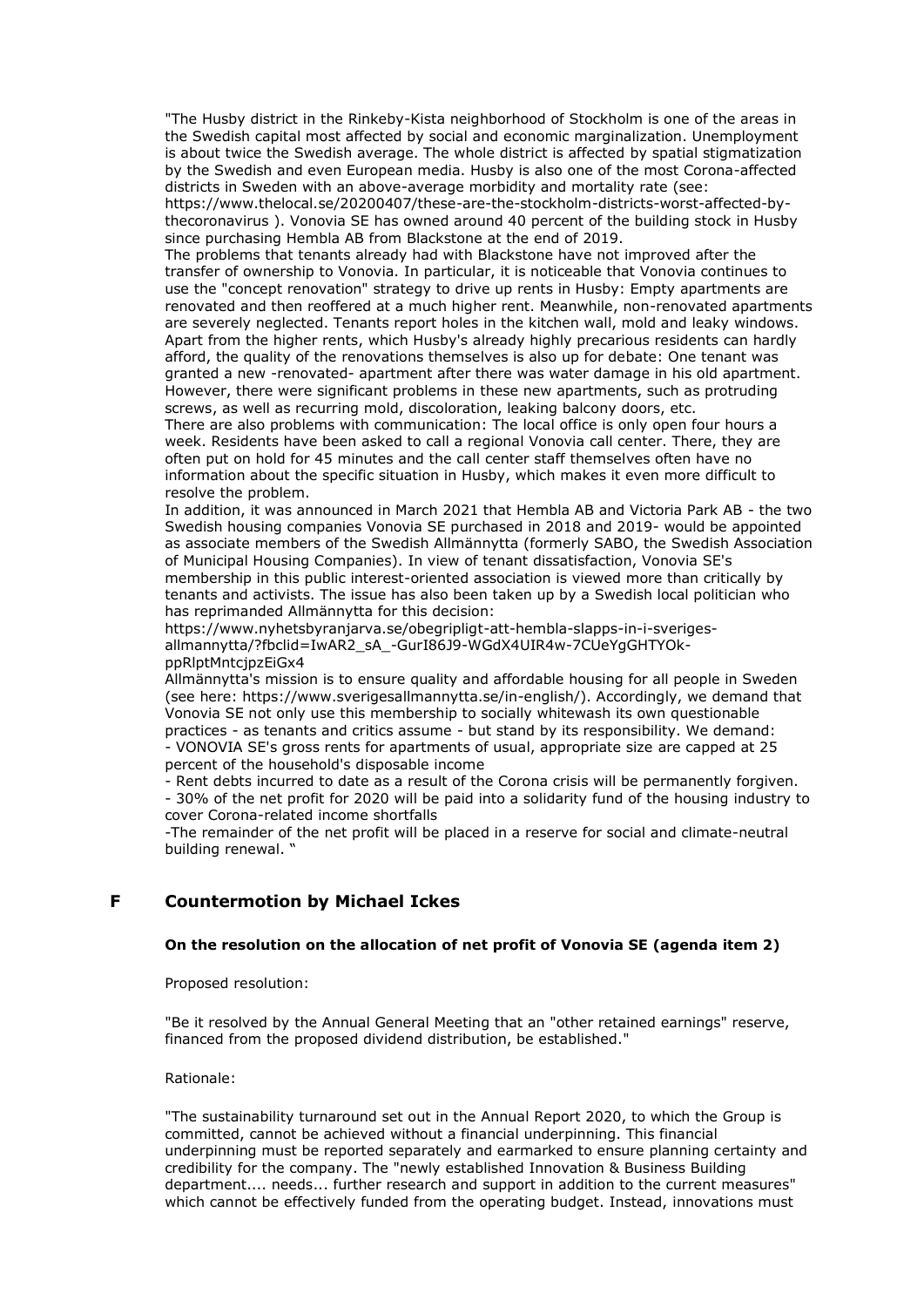be accurately identified, promote the sustainability agenda, and be deployed in a decentralized manner.

The fact that the company, with its unified and centralized structure, is unable to meet these economic imperatives is demonstrated by many individual cases brought together by tenants' initiatives, but also by the experiences of co-owners in Vonovia-managed homeowners' associations, such as mine from Berlin:

- Despite 2 years of planning and the introduction of Corona-related obstacles, Vonovia was unable to comply with the legal requirements for equipping residential premises with fire alarms. The centralistic corporate practice thus endangers the life and limb of tenants, coowners and local residents - and drives up insurance premiums.

- Flat-rate services, as dictated by the given centralized corporate practice, lead to diminishing quality and cost increases due to necessary, additional defect rectification. - Whereas it was announced in 2018 that operating cost accounting would be organized locally or regionally, in 2020 it was again carried out using the outdated and error-prone, centrally controlled SAP program.

- The Corona-related absences from customer relations and owners' meetings could not be absorbed according to local possibilities and needs. Instead, local employees were put under increased pressure to convey false guidelines from headquarters. There can be no talk of customer friendliness when credit balances from non-closed operating cost statements are withheld but arrears are demanded.

- Initiatives from local residents, especially regarding the design of e-mobility, were ignored, and synergy potentials with municipal and local-acting sponsors were left unused. In this context, the housing company - also in this crisis - has good framework conditions both to fulfill its overall social mission and to serve long-term investor interests in a sustainable manner. To do this, the company must focus on its core business and use the indicated disposal of existing apartments to accumulate capital, instead of getting lost in small-scale ad hoc decisions and collecting rouge capital for this purpose. In concrete terms, the aim in Berlin is to pre-empt public pressure for expropriation and to proactively and facilitatively transfer the stock into common ownership or self-management. The interest of the shareholders can only be to develop and operate the sustainability agenda of the company separately from the centralized day-to-day business in order to promote local initiatives that have a sustainable effect on the company, the customers and the shareholders within the global strategy. To this end, shareholders\* reinvest their dividends in a separate revenue reserve, as demanded by tenant associations and critical shareholders\*. "

## **G Countermotions by Knut Unger**

## **On the resolution on the allocation of net profit of Vonovia SE (agenda item 2)**

Proposed resolution:

"The net profit of  $\epsilon$  1 billion reported in Vonovia SE's annual financial statements as of December 31, 2020 will be transferred in full to the revenue reserve. It is to be earmarked for the social management of the consequences of the Corona pandemic, non-returnoriented building renewal and the achievement of climate neutrality. A dividend distribution will be waived."

## Rationale:

"According to calculations by the Platform of Critical Real Estate Shareholders, the dividend distribution proposed by the Board of Management will again amount to around 37 percent of the previous year's rental income. This does not take into account the part of the profits that comes from sales and services (value add). These transactions also lead to additional disadvantages and unnecessary housing cost burdens for tenants.

The high skimming of tenants' incomes for shareholder value was socially unacceptable even before the pandemic. Initiatives such as "Expropriate Deutsche Wohnen & Co" and "VoNO!via Tenants' Alliance" are an expression of the fact that listed corporations are encountering growing problems of acceptance. Housing policy cannot avoid reacting to this. The rent cap in Berlin has already led to rent reductions by Vonovia. Following the German parliamentary elections, further regulatory intervention in rent increases and other value drivers at Vonovia can be expected.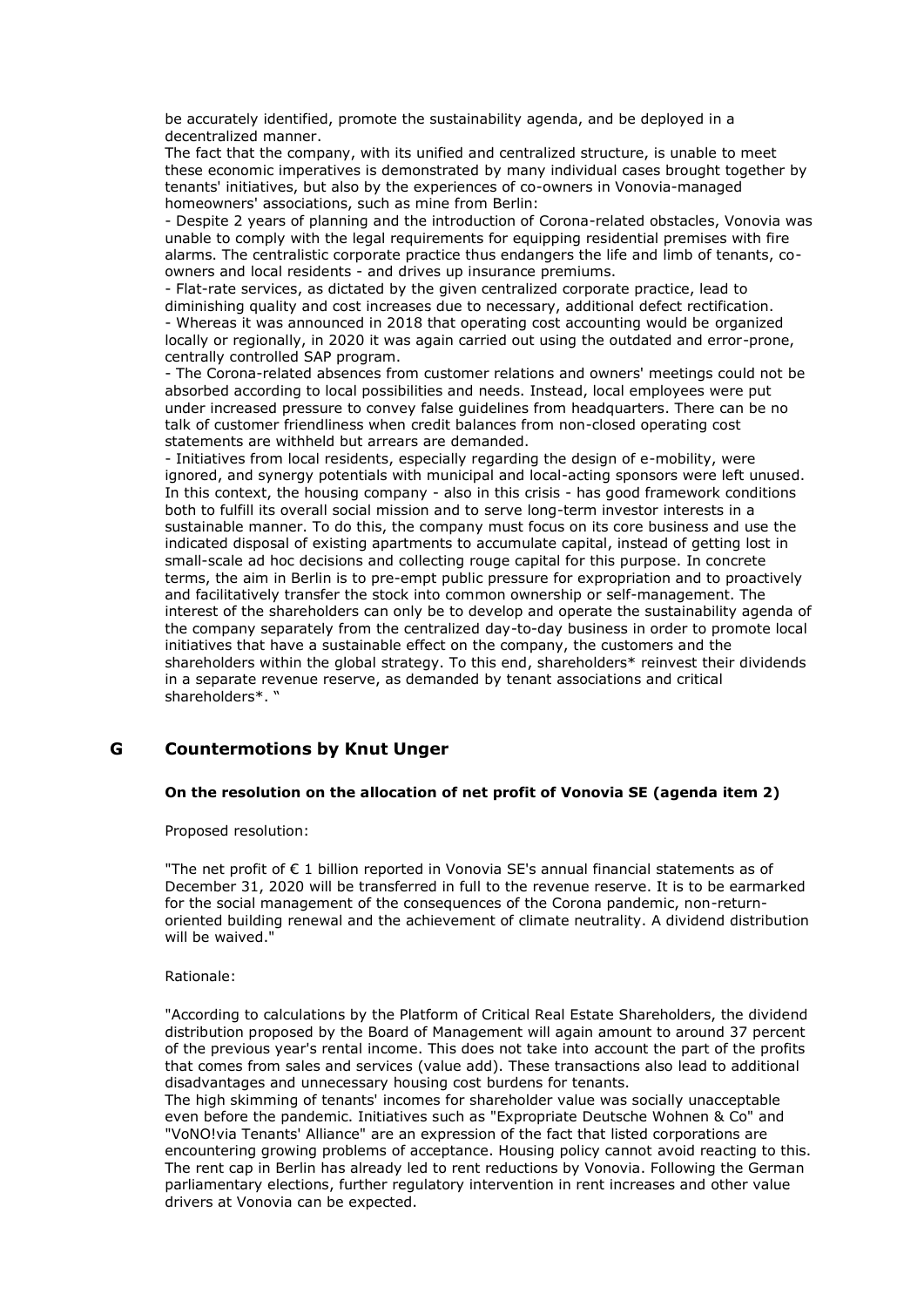Added to this are the consequences of the Corona pandemic. Many people have run up debts or used up their savings to finance rents, a large proportion of which flow to financial investors as unearned profits. Many of the billions invested by the public sector in emergency aid and the expansion of social security for those affected by the crisis act as subsidies for private real estate returns and thus in the continuation of an already misguided business model. This society can no longer afford to finance the crisis profits of the private real estate industry.

The surpluses generated in the previous year must now be used in full for a solidary compensation of the Corona consequences and the socio-ecological reconstruction of housing conditions

Therefore, the platform of critical real estate shareholders demands:

1. Vonovia withdraws all rent increases since the beginning of the pandemic. Rent debts incurred to date as a result of the corona crisis are permanently forgiven.

2. Vonovia applies the provisions of the Berlin rent cap to its entire housing stock. Vonovia SE's gross rents for apartments more usual, appropriate size will be limited to 25 percent of each tenant's disposable household income.

3. 30 % of the net profit for 2020 will be paid into a new solidarity fund to be created for the housing industry to cover pandemic-related income shortfalls.

4. the business model of profit-increasing intra-group billing will be ended. The service charges and rent increases after modernization that have been wrongly collected on a large scale since 2016 will be refunded to tenants without being asked.

5. the remainder of the net profit shall be placed in an earmarked reserve for the climateneutral and warm-rent-neutral renewal of the residential quarters."

## **On the resolution on the formal approval of the actions of the Management Board (agenda item 3)**

Proposed resolution:

"The discharge of the members of the Executive Board is rejected."

Rationale:

"By systematically exploiting the structurally weak legal rights of tenants and by abusing the design options within the Group, the Executive Board further damaged the social reputation of VONOVIA SE in the business year 2020.

1.

One example of this is the Management Board's insistence on the controversial practice of billing operating costs. Instead of charging tenants for the actual costs of external contractors or its own staff and providing evidence of these costs, Vonovia prepares a large proportion of its own invoices via its subsidiaries and generates profits through the allocation of these costs, which are included in the earnings of the "Value Add" segment. There are now an increasing number of court disputes in which the incorrectness of Vonovia's operating cost statements is confirmed. In a court case in Dresden (Case No. 143 C 4851/19), Vonovia's lawyers had to concede that there was no service contract containing the remuneration agreement with individual prices for individual services. This concerns, among other things, the caretakers costs. This means that Vonovia cannot provide evidence of the requested caretakers costs. As a consequence, it must waive the apportionment. As far as we know, this case constellation exists throughout Germany. The VoNOvia Tenants' Alliance demands that Vonovia reimburse all income for the caretakers to the tenants since 2016.

https://mieteraktionärin.de/category/mieterinnen/novonovia-mieterinnenbuendnis/ In a ruling by the Dresden Regional Court dated March 18, 2021 (Case No. 4 S 271/20), Vonovia was obliged to provide proof of costs for subcontractors it had commissioned. If this opinion prevails, the business model of intra-group invoicing will finally no longer be sustainable.

2.

Similar circumstances apply to the billing of modernization costs as part of rent increases pursuant to Section 559 of the German Civil Code (BGB). Large portions of the alleged construction costs are justified by invoices from Vonovia's subsidiary Vonovia Engineering GmbH. Tenant organizations that have taken the trouble to examine the invoices and underlying contracts have found numerous deficiencies that, in their opinion, mean that the